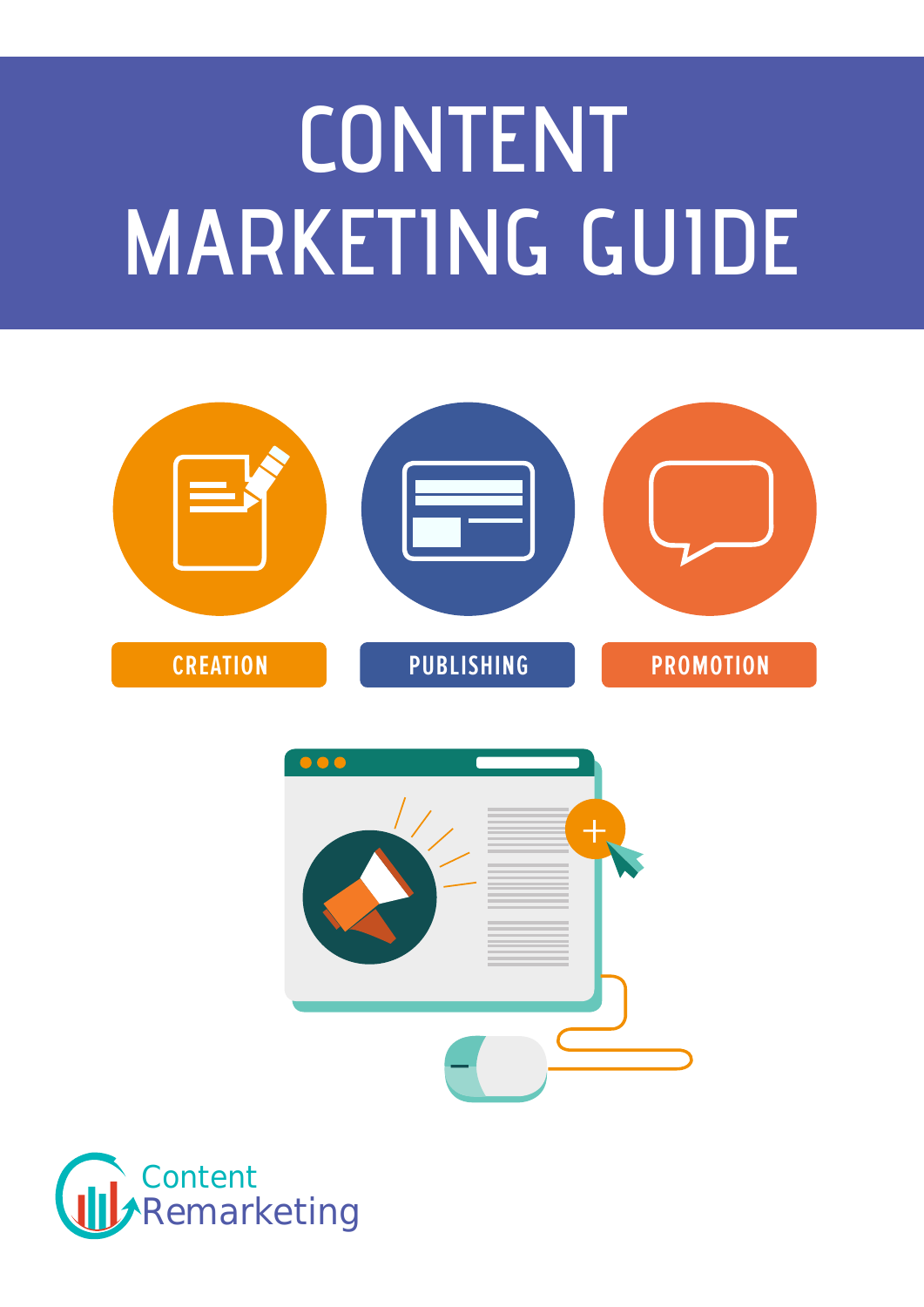# **CONTENTS**

- **[What is Content Marketing And Why is it Important?](#page-2-0) 1**
- **[How to Have an Effective Content Marketing Strategy?](#page-4-0) 2**
- **[What You Need to do Before You Start Content Creation?](#page-6-0) 3**
- **[What Type of Content Your Business Can Create?](#page-8-0) 5**
- **[How to Promote Your Content](#page-10-0) 6**
- **[Measuring Your Content Performance](#page-11-0) 7**
	- **[Conclusion](#page-12-0)**

**9**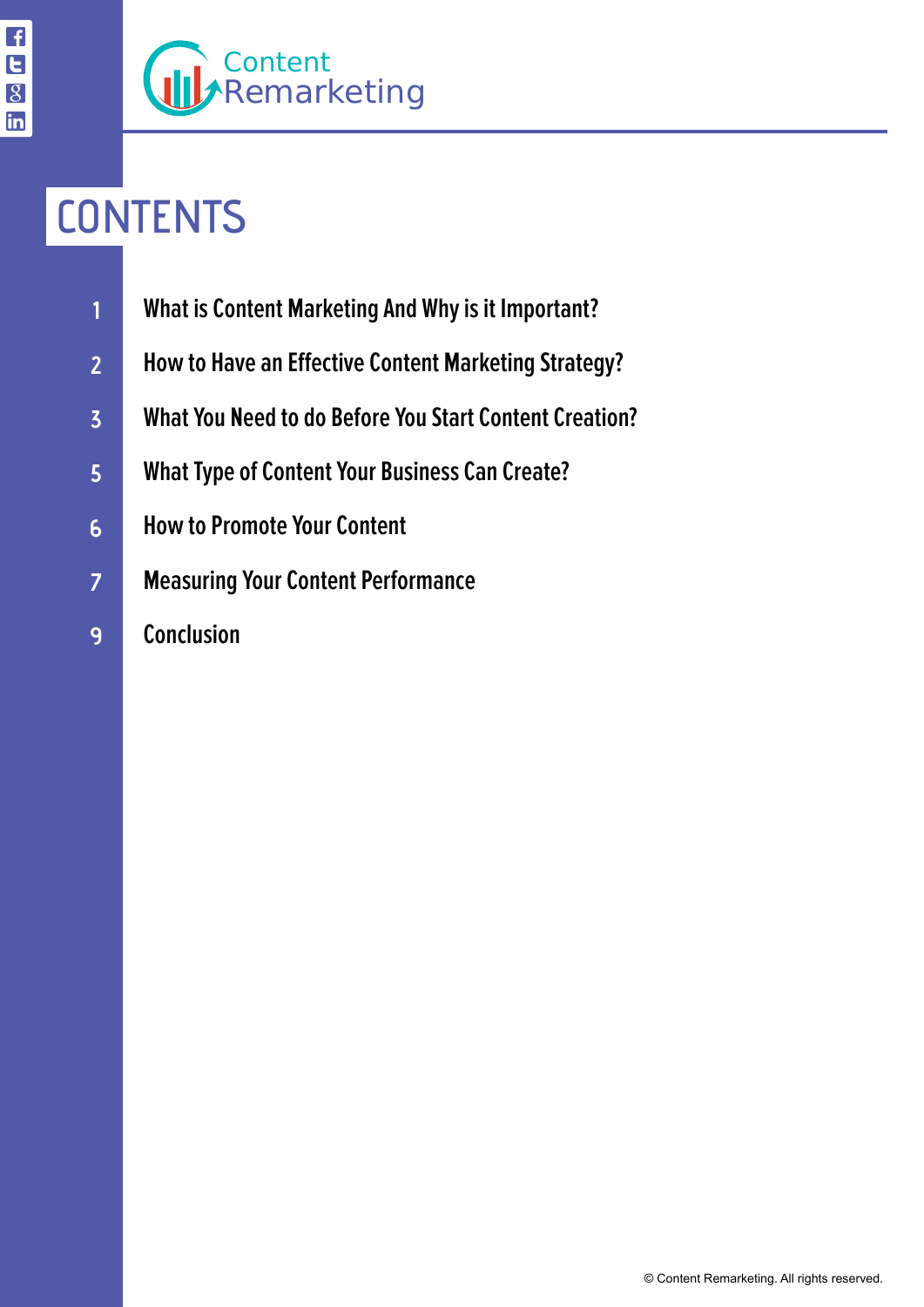# <span id="page-2-0"></span>**What**

### **is Content Marketing And Why is it Important?**

The Content Marketing Institute says that content marketing is **"a marketing technique of creating and distributing valuable, relevant and consistent content to attract and acquire a clearly defined audience – with the objective of driving profitable customer action."**

Content Marketing is all about creating content that is valuable to the readers, and then distributing and promoting it across different platforms so that your content reaches the right audience at the right time.

### **Content marketing is important because it lets you:**



#### **Acquire New Customers**

Content marketing lets you get new customers by introducing your company to people who didn't even know that you existed.

### **Encourage Existing Customers to Buy More**

If done properly, content marketing not only attracts new customers but helps in the retention of the existing ones by encouraging them to buy more.





### **Establish Yourself as a Thought Leader**

Content marketing establishes you as a though leader and domain expert by allowing you to provide interesting information to existing customers and prospectives.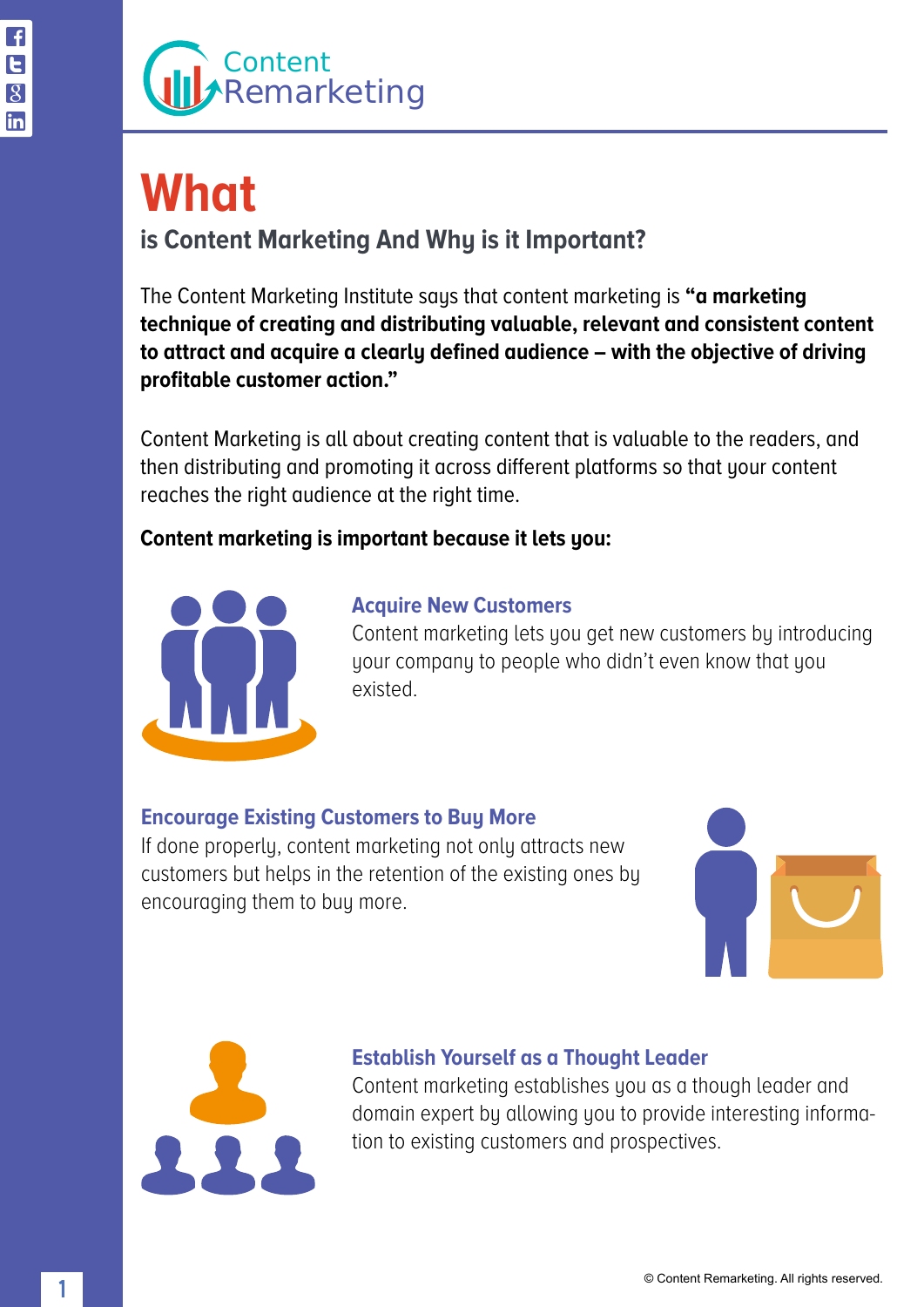#### What is Content Marketing And Why is it Important?



#### **Increase Brand Awareness**

Content marketing is more than creating and distributing content. It can increase your brand awareness and customer engagement.

#### **Educate your Employees**

Quality content will not educate your customers but also your own employees regarding things that matter to your industry.



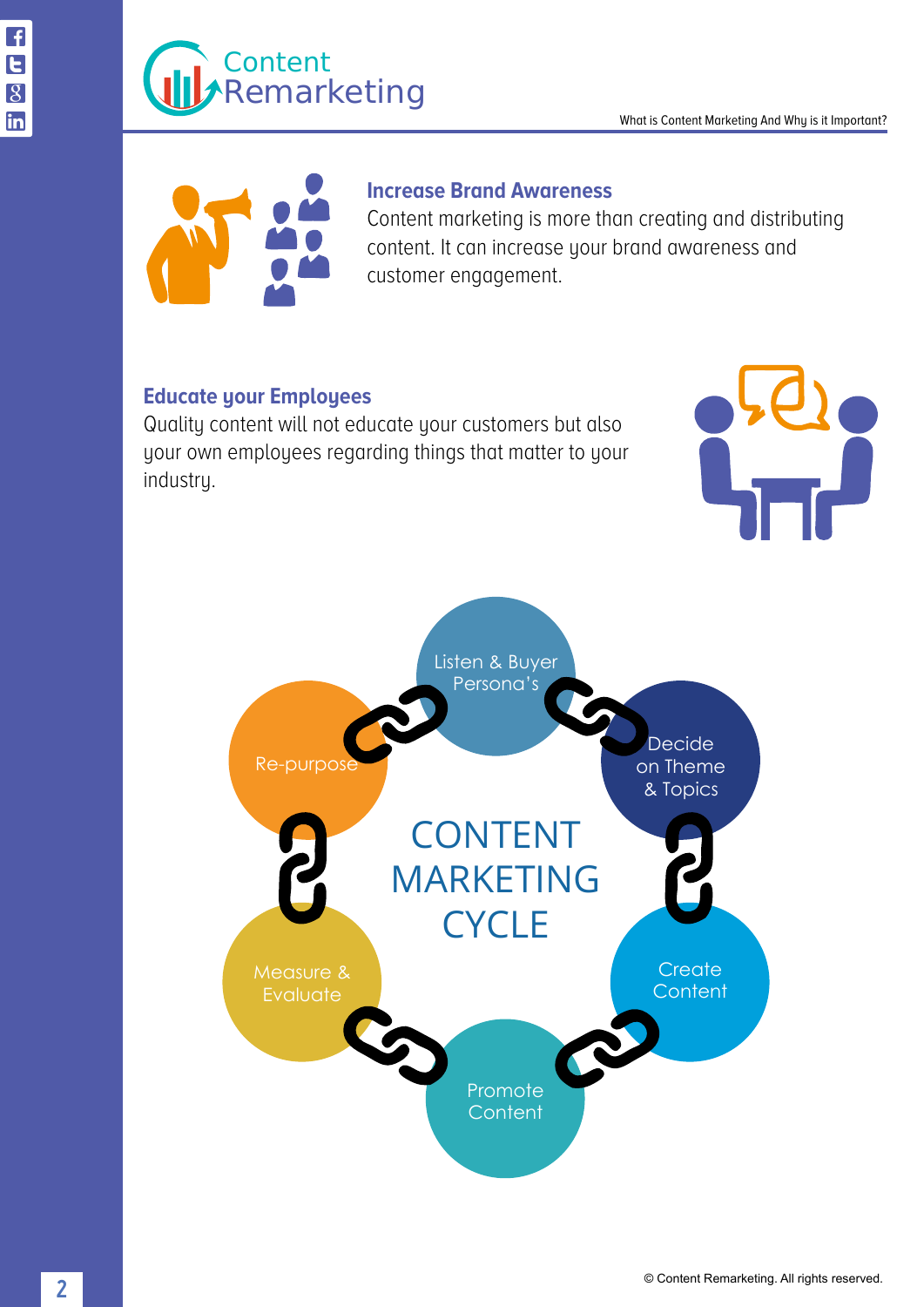## <span id="page-4-0"></span>**How**

### **to Have an Effective Content Marketing Strategy?**



#### **Well Defined Objectives**

The key to a successful content marketing strategy is staying focussed. Identify in what form of media you want your content and the customer segment that you want to focus with that form of media.

### **Know your Audience**

Know who are your audience, what they care about and which points you need to address throughout the buying cycle.





#### **Research your Content**

Find out what are the common problems of your target audience. What are the answers they are looking for and then try to solve them.

### **You can create content in any of the following forms and yet more:**

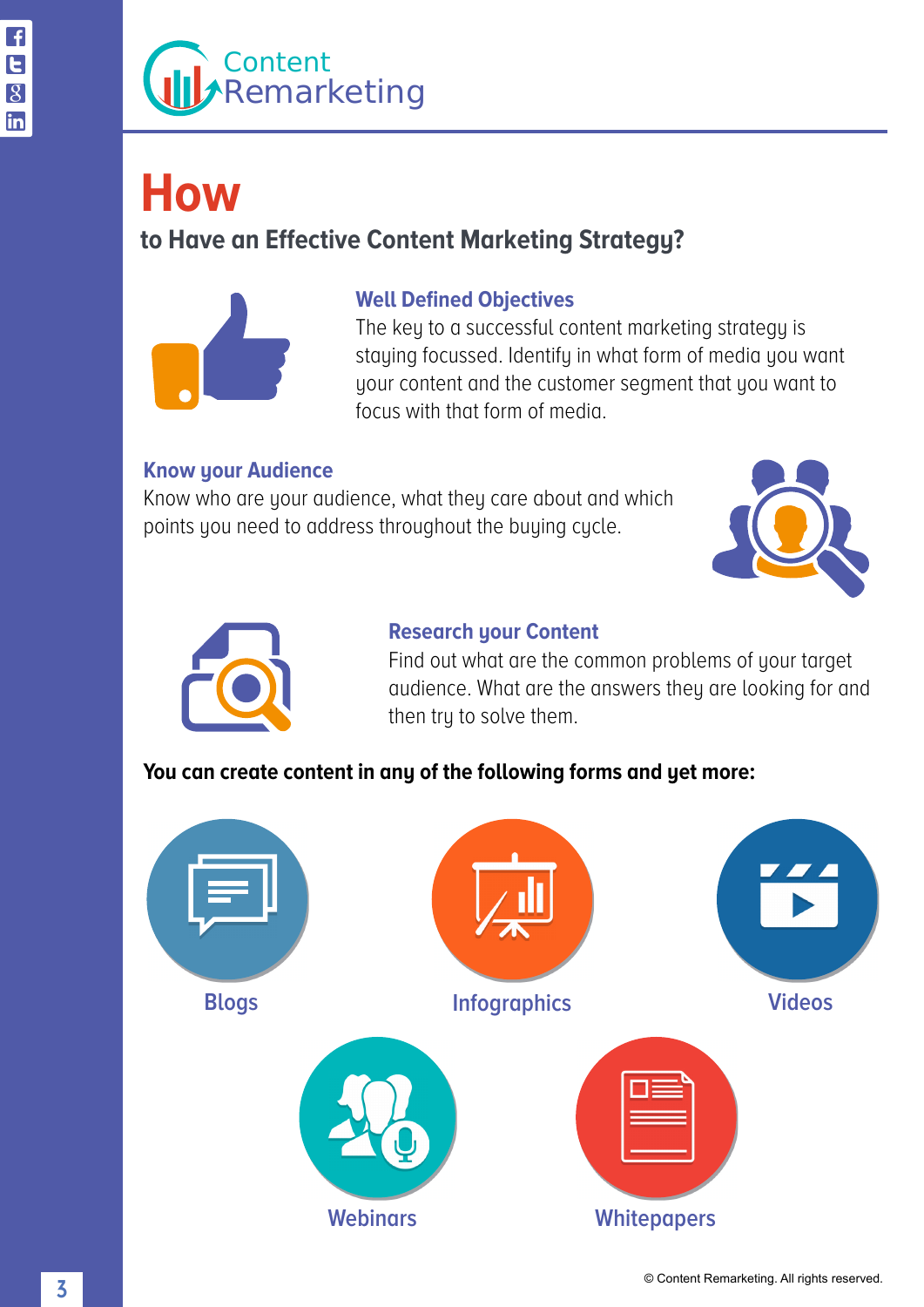

#### How to Have an Effective Content Marketing Strategy?

#### **Make your Content Discoverable**

Your work does not end with creating great content. What is the use of an amazing copy if no one can find it. Make your content discoverable by promoting it heavily across different channels.





**Share on Social Media:** Produce multiple snippets of a particular piece of content and share them on social media with a link to the original article.



**Email Lists:** If you have mentioned about someone in your article, send them an email to let them know that you done so.

**Contact People who Shared Similar Content:** While writing the article you might have come across other write-ups on the same topic. Use Twitter to find out other peoples who shared them and connect with them, asking them to read your article.



#### **Measure the Performance**

Find out how many people are actually reading your content. For this purpose, include a call to action after each piece of content, unique to each piece, so that you can easily track and measure the performance.

#### **Frequently Update your Content**

After all done, make sure you update your existing content after every few weeks to keep it fresh. If people have liked reading your article turn it into evergreen content and republish it on a regular basis by transforming it into different formats.



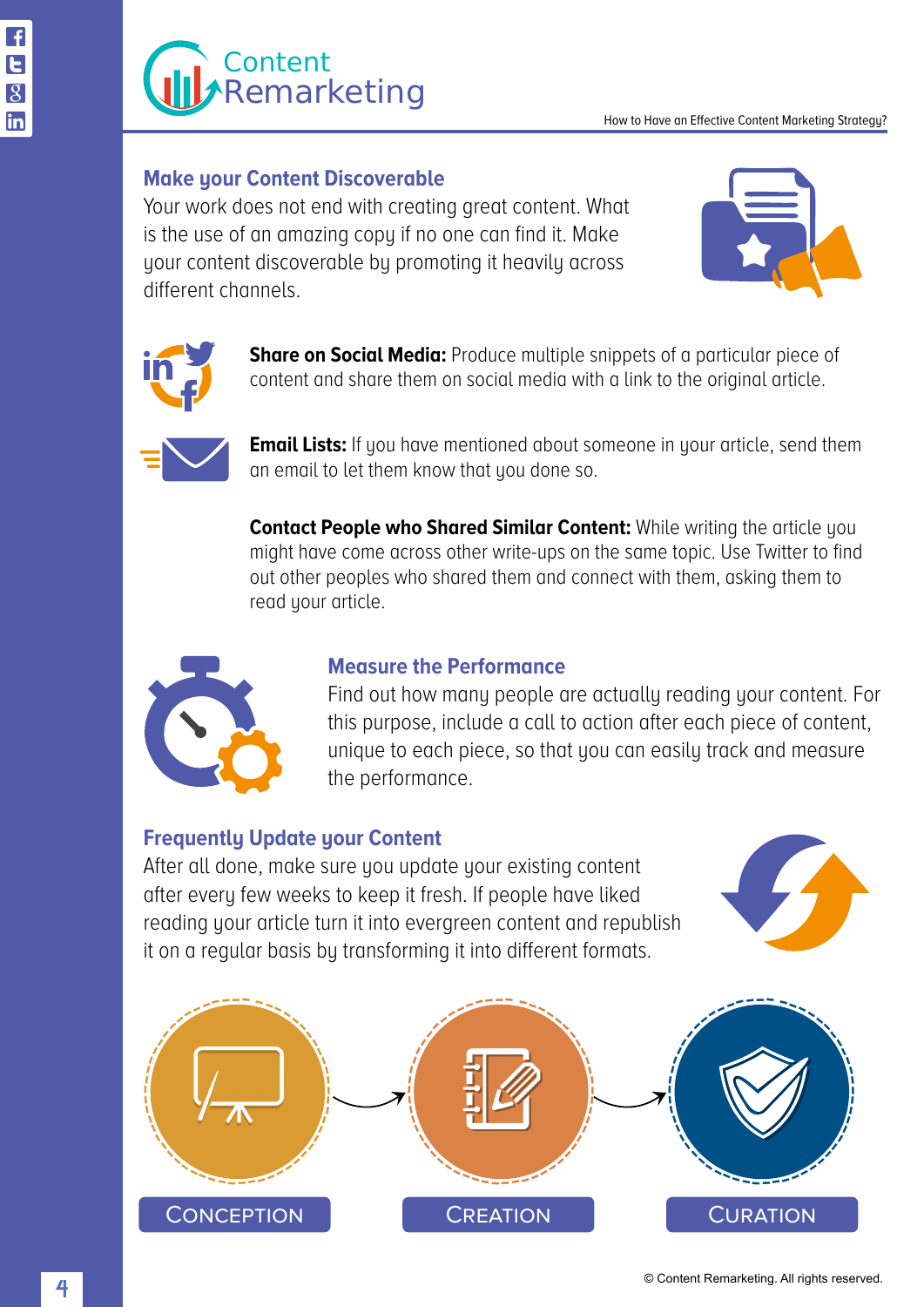### <span id="page-6-0"></span>**What You Need to do Before You Start Content Creation?**

Make sure you have an effective plan in place before you start creating content. This plan should take into account the key challenges, business goals and metrics.



### **Build Customer Personas**

Determine your target audience and know more about them by categorizing them according to demographics, interests, awareness triggers and influencers.

### **Mapping the Customer Buying Cycle**

Map out questions and pain points that your customers might have during each stage of the buying cycle that includes awareness, consideration, purchase and retention.



### **Know your Company's Assets**

Look into your company's testimonials, survey reports, case studies etc and you will find several ideas to create great content.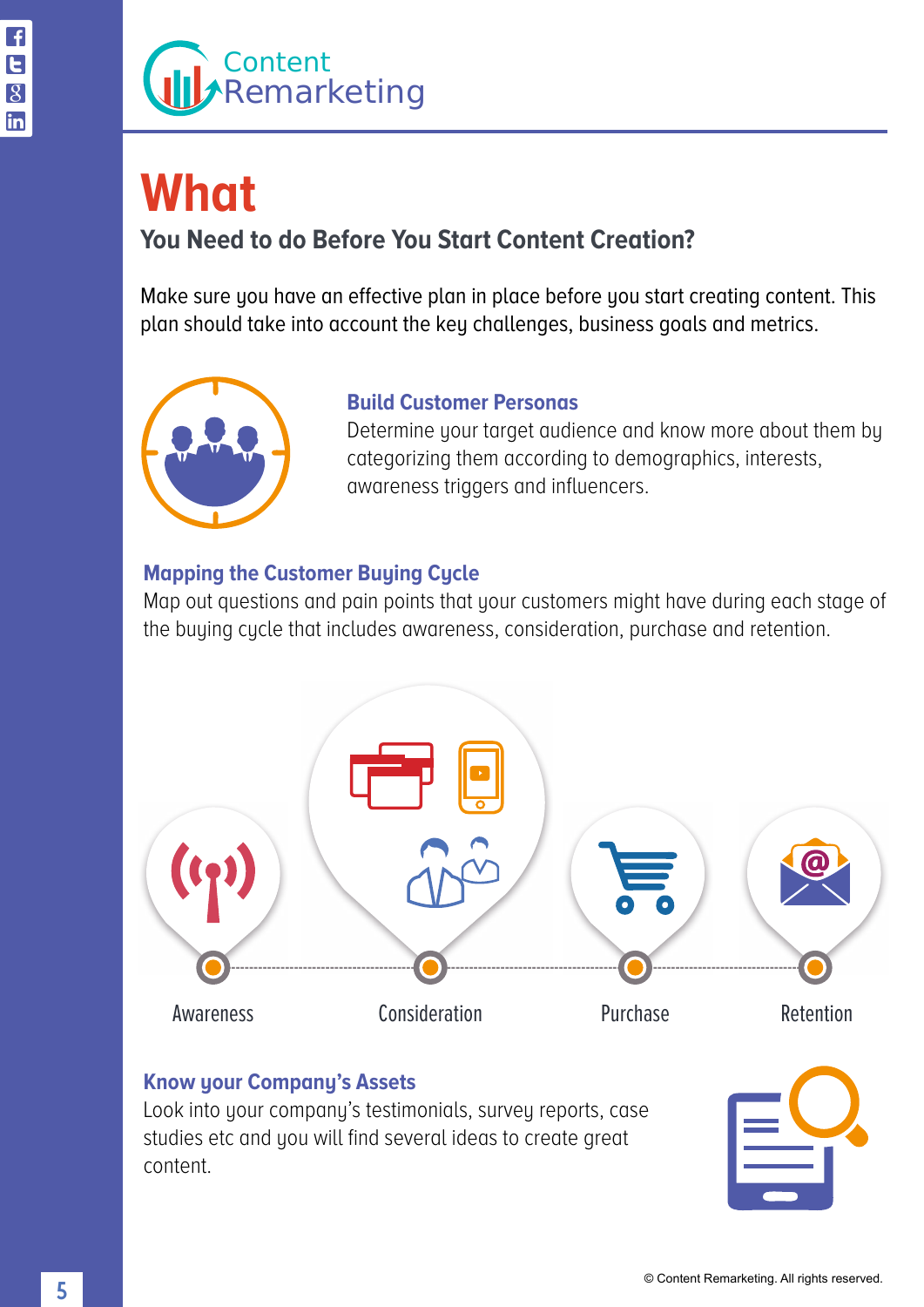

#### **Research for Unique Content Ideas**

When you know who is your audience and what is it that they are looking for, it will become easier for you to come up with great content ideas.

#### **Select the Best Format**

Different people prefer information in different forms. You can choose from an array of content formats. Each format has their own strengths and is capable of catering to a different audience.

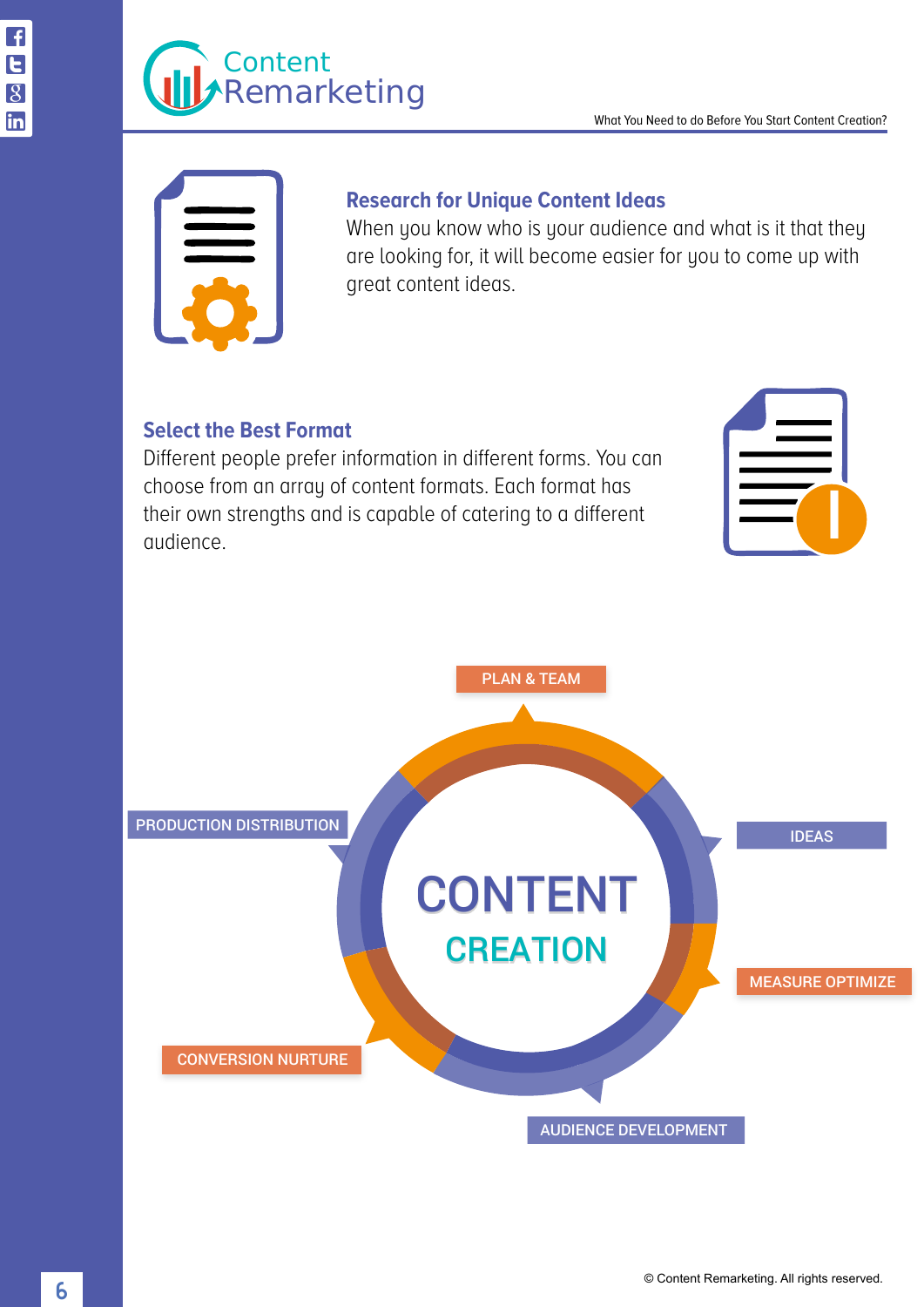# <span id="page-8-0"></span>**What**

**Type of Content Your Business Can Create?**

#### **Blogs**

 B2B companies who regularly blog receive **67%** more leads every month than those companies who do not and **57%** of marketers believe they have gained customers simply through blogging. Blogging gives your company an opportunity to create an online presence and let others know about your business.



**Infographics**

Infographics are easy to create, understand and share. They are 40 times more likely to get shared and that is why, one in every five B2B businesses are using infographics in their content marketing strategy. A well designed infographic is more likely to drive people to your site.



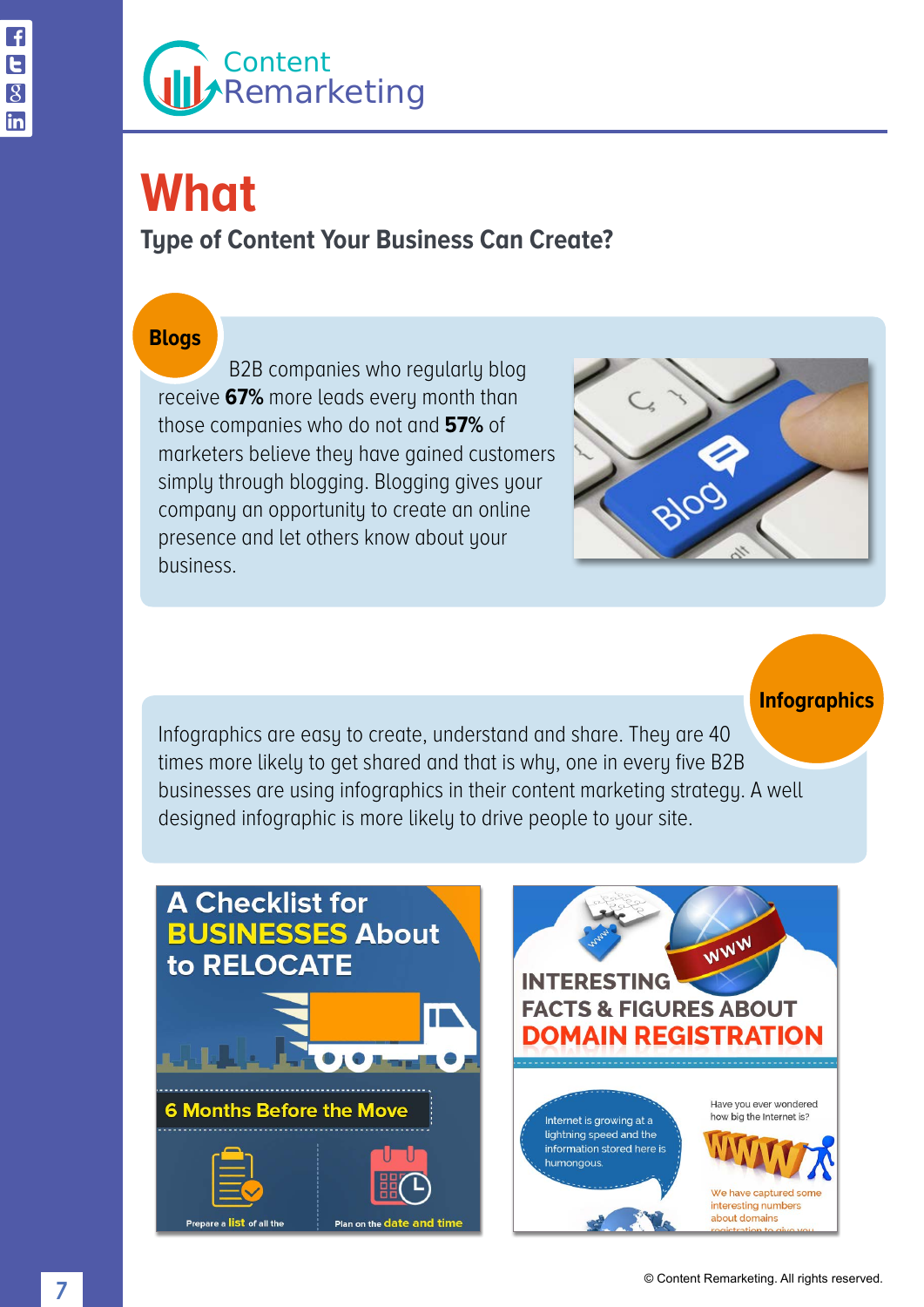#### **Videos**

 According to Cisco, videos will account for **69%** of all consumer internet traffic by 2017. That says pretty much about the future of videos in content marketing. Videos are no longer limited to only large businesses, many small businesses are also using this medium to drive more customers to their site. Because videos are entertaining, they can grab the attention of your audience and deliver your message quickly.





Consumers are increasingly searching for content that offers tips, suggestions and resources to help them solve their common problems. This is where the role of the whitepapers come into the play. Whitepapers spread your business expertise and build a better image for your brand. They have the power of both educating and persuading the customers, hence they are a great marketing tool.

**Whitepapers**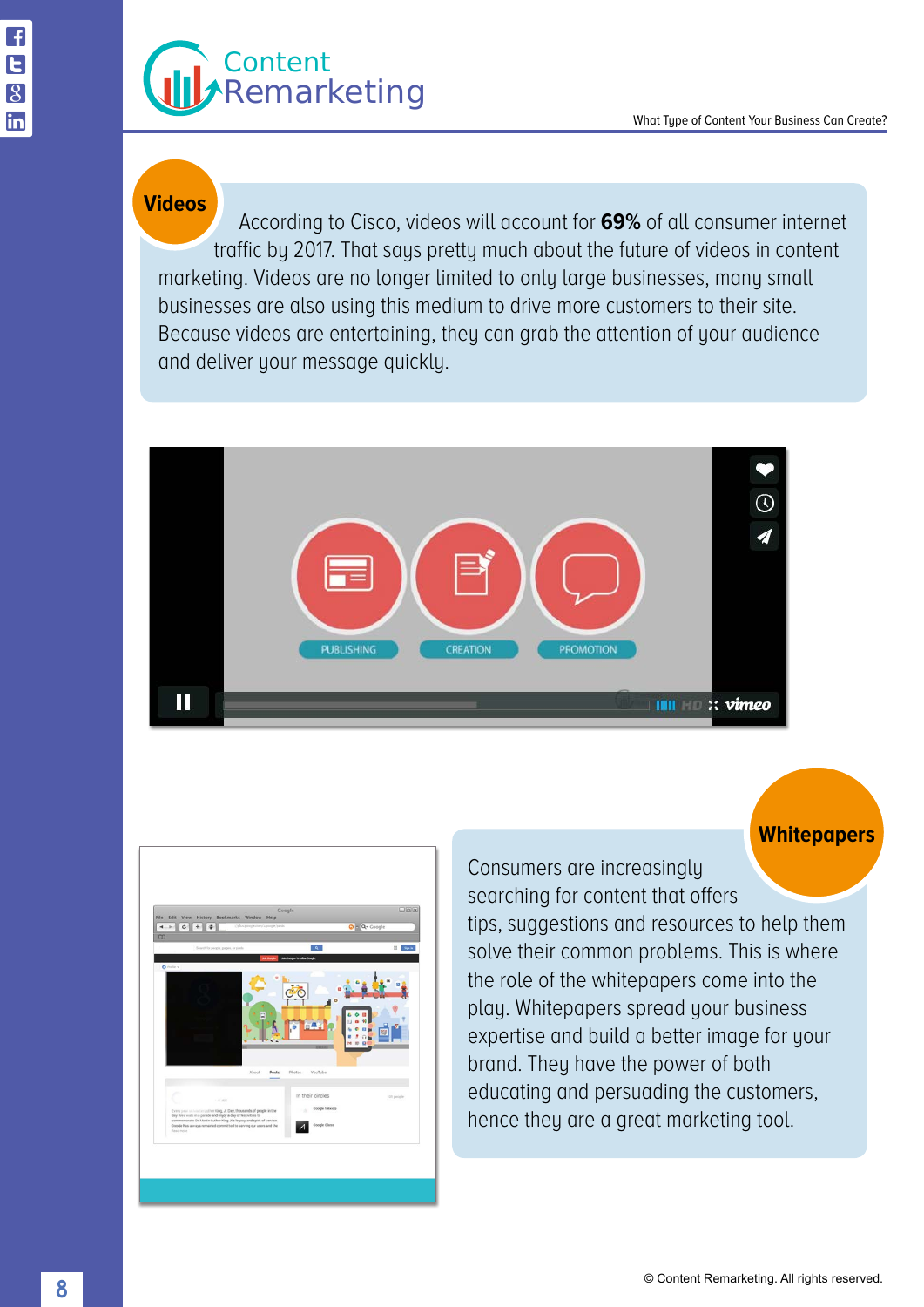### <span id="page-10-0"></span>**How to Promote Your Content?**

**In order to make people read and share your content, you have to make sure that they can actually find your content. There are several channels where you can distribute and promote your content. We have categorized them into earned media, paid media and owned media channels. Have a look at these categories and what falls under each of them.**

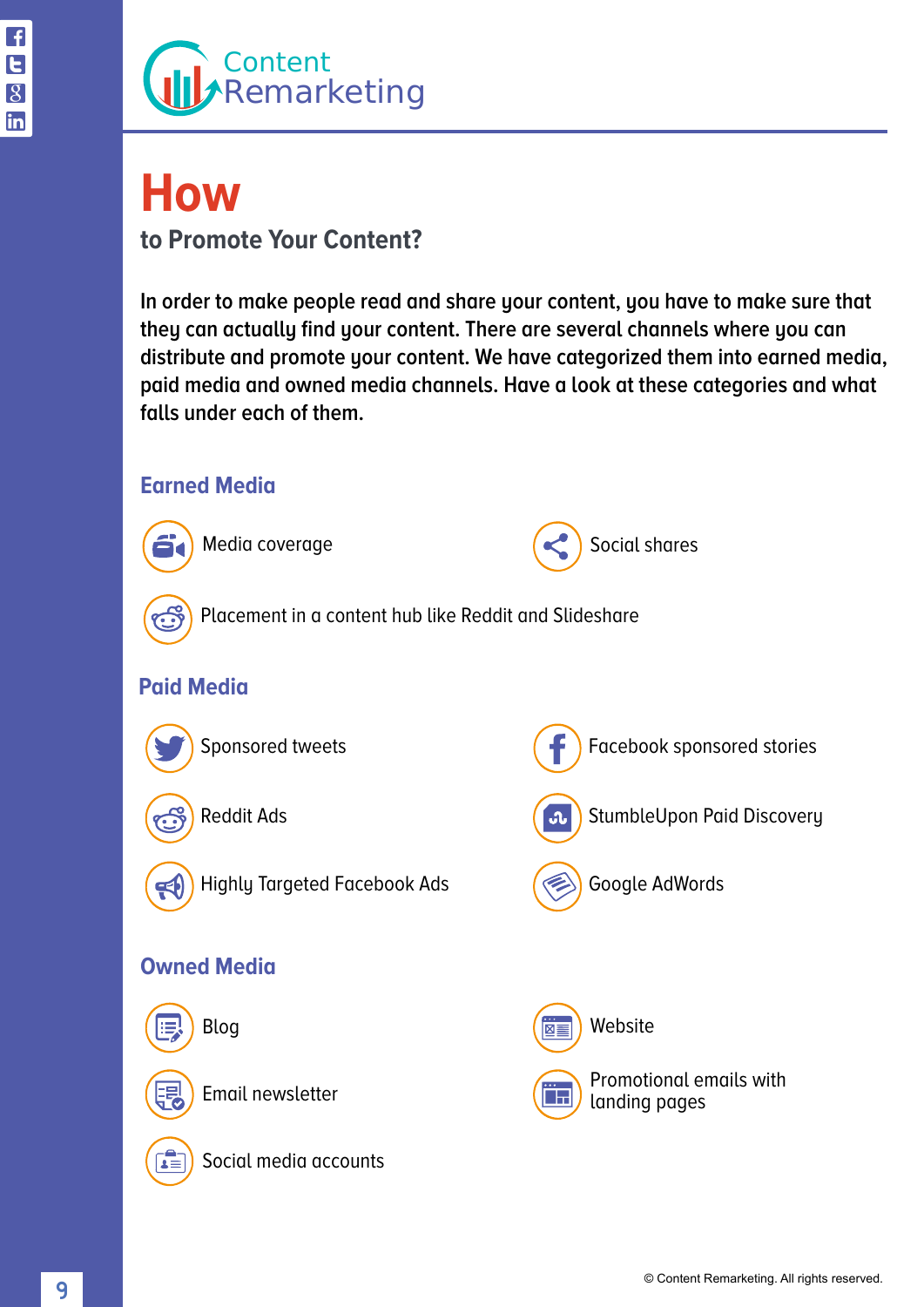### <span id="page-11-0"></span>**Measuring Your Content Performance**

Once your content marketing strategy is in place, you need to determine the different KPIs or the metrics that you will use to measure the success of your campaign. Here are a few content marketing metrics that you can use to measure the performance of each format.

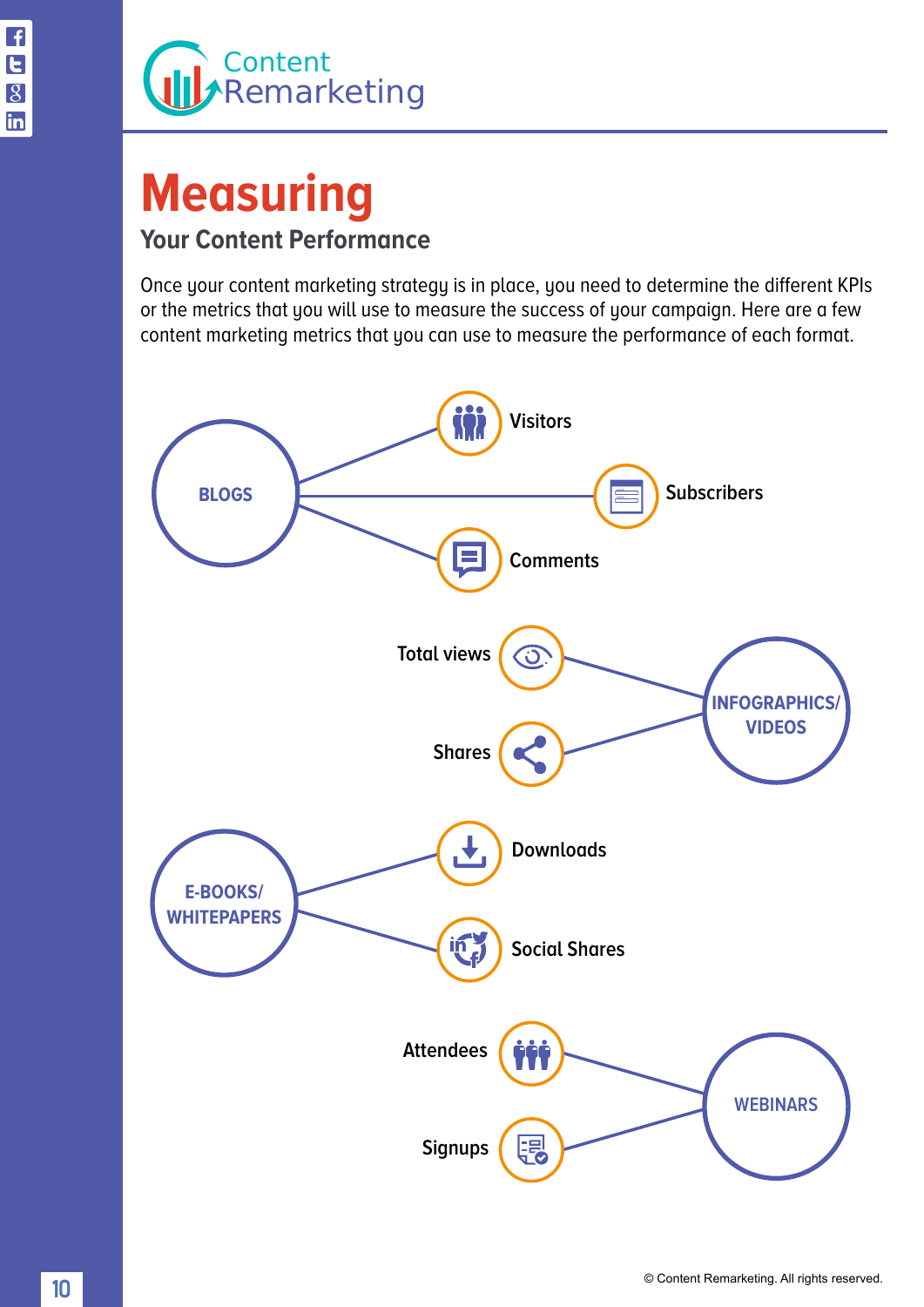# <span id="page-12-0"></span>**Conclusion**

A well planned content marketing strategy establishes your brand and helps you turn your prospectives into sales. When you are creating high quality content you are attracting your readers and keeping them engaged and allowing your site to rank higher in search engine results page. That is why more and more businesses are investing in content marketing, because it is something worth the efforts and the investment.

By creating quality content you are ensuring that your brand is producing content that serves multiple purposes- it is connecting and engaging your existing and potential customers with your business, it is creating awareness about your brand, besides driving traffic, conversions and links to your site.

Content Remarketing helps small businesses create and promote content in order to build strong relationships with customers and create engagements. We have a well planned content marketing strategy for creating, distributing, planning and measuring the success of your campaign.